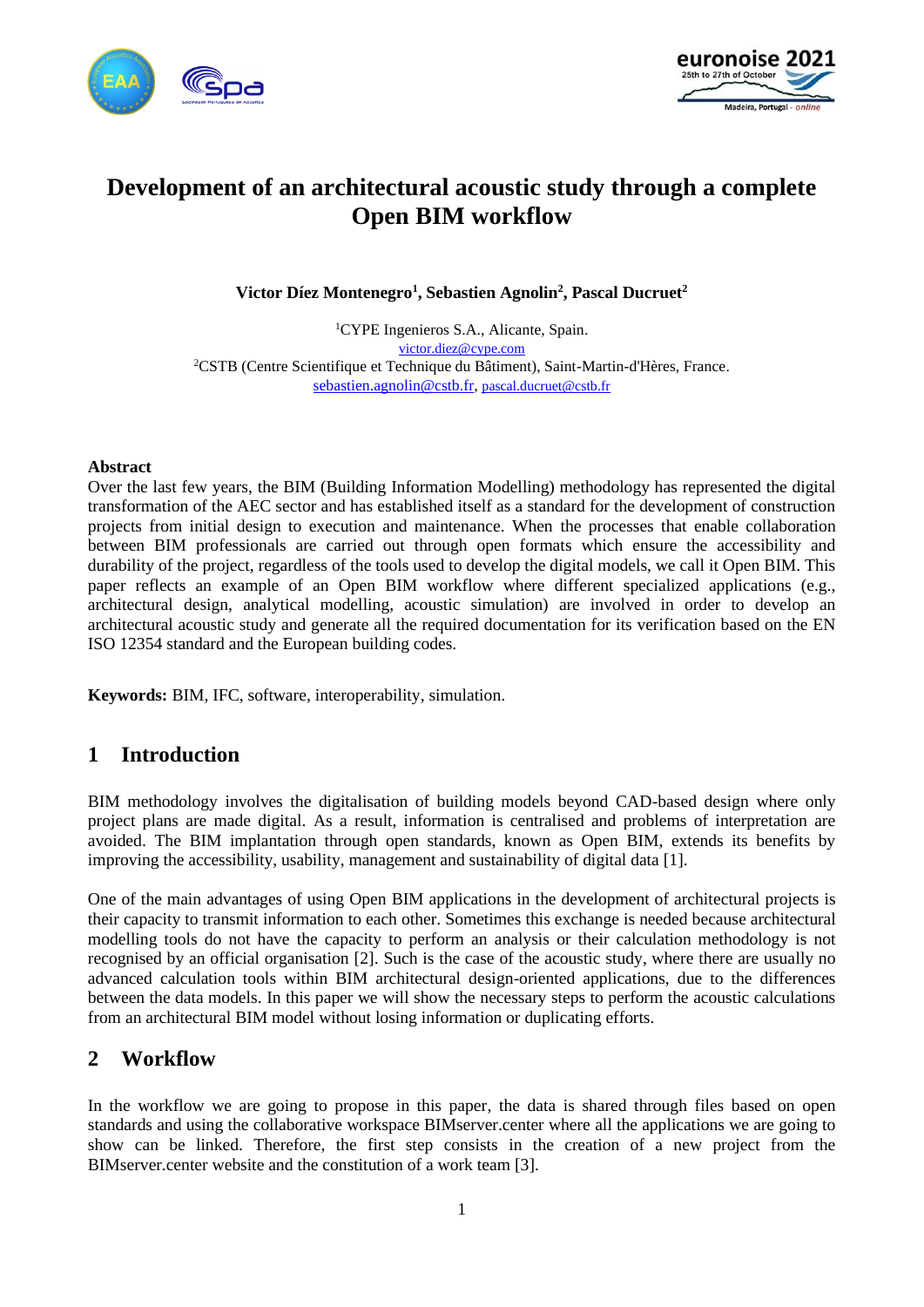

Once the BIM project has been established, the beginning of the workflow focuses on the development of an architectural model employing an Open BIM application. In this case, we are going to use CYPE Architecture as it is a free program that allows the user to connect with BIMserver.center projects. This software permits us to model the geometry of the building from an architectural approach by defining and introducing elements such as walls, floor slabs, roofs, doors and windows [4].

After finishing the architectural design, it is possible to export the result to BIMserver.center in order to complete the project through new contributions from other specialized tools. Some examples are the structural calculation, the building installations, the thermal study or the acoustic calculation. In the context of this paper, we will focus on the following steps necessary to perform the last of these.

The main digital data file generated by CYPE Architecture and exported to BIMserver.center is the IFC. The open standard IFC (ISO 16739-1:2018) [5], Industry Foundation Classes, supports the exchange of information related to BIM models between applications which work with this technology. However, although the IFC is considered the universal format in the Open BIM world, it has some gaps that are evident when working on some specific disciplines. As a consequence, concepts such as BEM, Building Energy Model, have emerged with the aim of providing BIM-derived models usually defined in a different format from IFC, which are more suitable for the analysis to be carried out. This also happens in the field of architectural acoustics, where it is necessary to generate an analytical model that allows the calculation application to successfully determine the geometric parameters required to carry out the study of acoustic transmissions between spaces. Consequently, before starting with the acoustic simulation tool, in order to obtain an accurate analytical model, we must go through an intermediate software that allows us to define it.

The Open BIM Analytical Model application provides an analytical geometric model for thermal and acoustic analysis based on a BIM model defined through the IFC standard [6]. The output of this program is a JSON file with all the components that characterize the analytical model, such as spaces, surfaces, edges and joints. In addition, it includes the relationships between these entities (e.g., belonging to rooms, surface boundaries, connecting links).

When the analytical model is exported to the BIMserver.center project, it will already contain the required data to perform the acoustic simulation in the following application. The Open BIM tool that we will use for the analysis is AcouBAT by CYPE which allows us to evaluate the acoustic insulation and conditioning of the spaces that compose the building [7]. Like the other workflow programs, the results can be exported to BIMserver.center and be shared with the rest of the work team.

Finally, once the acoustic study is completed, it is possible to use other Open BIM tools to generate additional documentation. In this case, we will use Open BIM Layout to design the drawings of the acoustic study. This application allows us to obtain drawings of the different BIM models that form part of the BIMserver.center project [8].



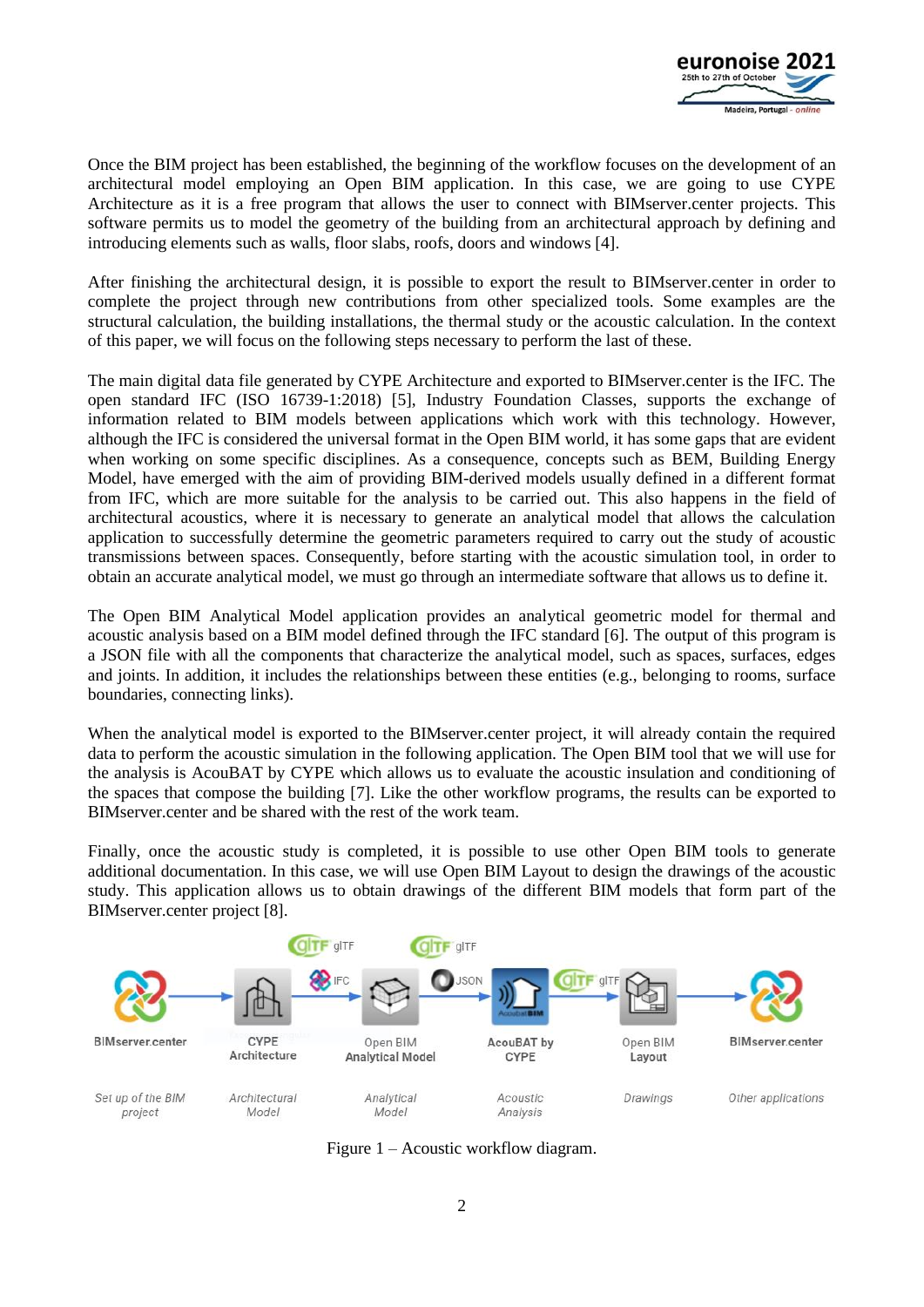

## **3 Architectural BIM model**

The case study that we are going to use as an example of the workflow is a residential building of 12 dwellings and 1069.89 m2. The architectural modelling process has been carried out using CYPE Architecture.

The first step in the development of the architectural BIM model is the introduction of the vertical and horizontal partitions, as well as the doors and windows they contain. A correct definition of these components is essential to easily achieve an accurate analytical model required for the acoustical calculation in the following stages of the workflow. In this context, it is important to correctly configure the category of the elements because it will determine the relationships between spaces.

| Vertical partitions categories | Horizontal partitions categories | Adjacencies       |
|--------------------------------|----------------------------------|-------------------|
| External façade                | External floor slab / Roof       | Outside           |
| Party wall                     |                                  | Adjacent building |
| Internal partition             | Internal floor slab              | Space             |
| Basement wall                  | Screed                           | Soil              |

Table 1 – Categories of architectural partitions.

As CYPE Architecture only provides an architectural description of the spaces, acoustical characterization of the elements will not be required for the moment. However, assigning the same typology to elements which share the same properties will greatly simplify the association of their acoustical features in the subsequent stages of the flow.



Figure 2 – Design of the architectural model in CYPE Architecture.

Once the modelling of the building geometry has been finished, the next step is the introduction of the spaces. It is important that the surfaces that conform the 3D boundaries of the spaces be coplanar to the faces of the partitions that define them, so that the analytical model can be generated correctly in the next stage of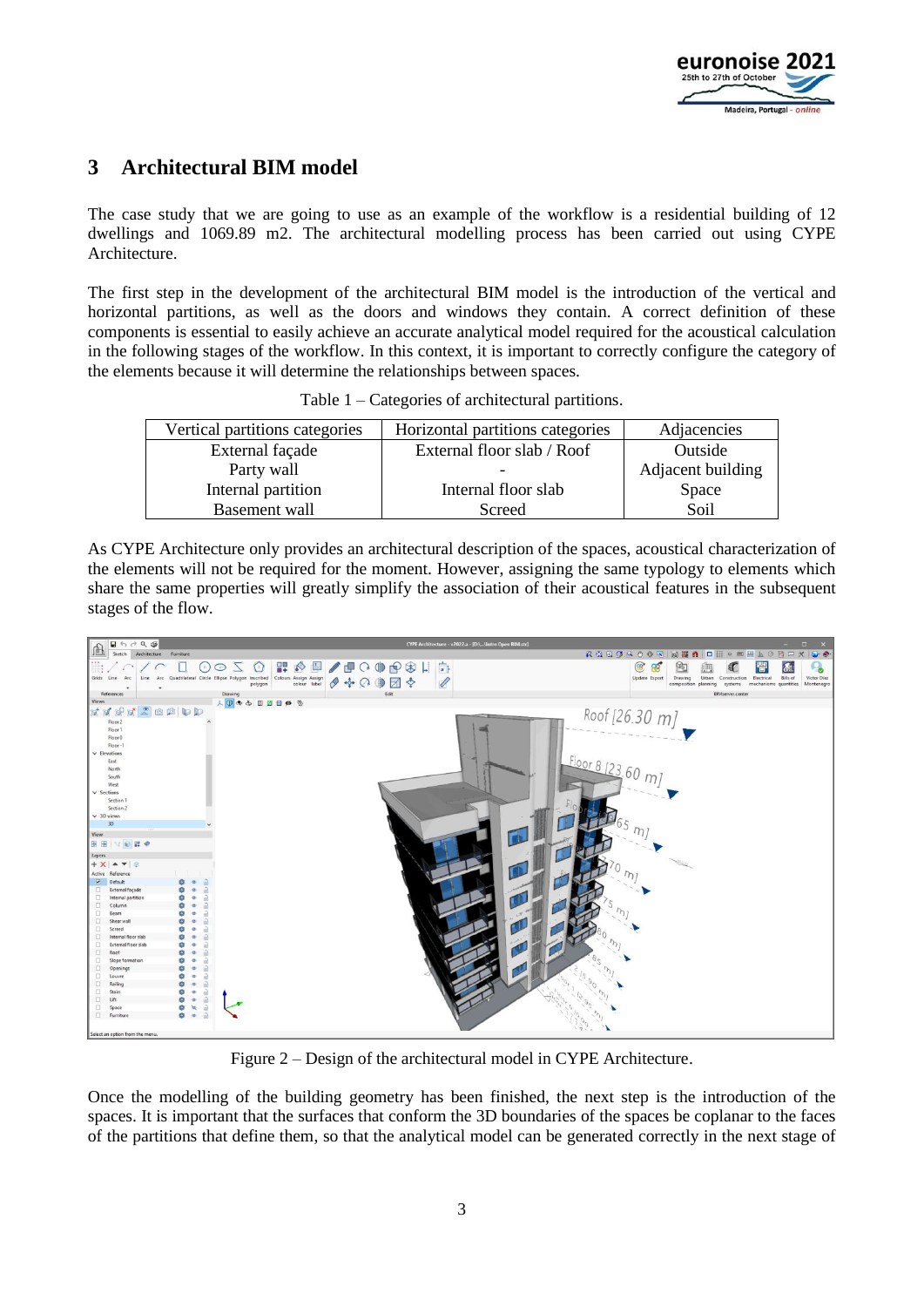

the flow. If not, we will find failures in the calculation of areas and volumes, as well as in the association of the space boundaries with the construction elements.

As in the case of the partitions, it is also possible to assign a typology to the spaces and this must be consistent, since the acoustic requirements will be established later according to this classification.

| Wall type       | Category           | Thickness            | Space type      |
|-----------------|--------------------|----------------------|-----------------|
| <b>EF15</b>     | External façade    | $0.15 \text{ m}$     | Balcony         |
| EF25C2          | External façade    | $0.25 \text{ m}$     | <b>Bedroom</b>  |
| P <sub>15</sub> | External façade    | $0.15 \text{ m}$     | Gallery         |
| IP <sub>9</sub> | Internal partition | 0.09 <sub>m</sub>    | Kitchen         |
| IP15            | Internal partition | $0.15 \text{ m}$     | Living room     |
| IP25            | Internal partition | $0.25 \; \mathrm{m}$ | <b>Bathroom</b> |
| EF25C1          | External façade    | $0.25 \text{ m}$     | Lift            |
|                 |                    |                      | Shaft           |
|                 |                    |                      | Circulation     |
|                 |                    |                      | <b>Stairs</b>   |
|                 |                    |                      | Garage          |
|                 |                    |                      | Others          |

Table 2 – Wall and space types of the architectural model.

Finally, additional architectural elements such as stairs, elevators, furniture and sanitary equipment are introduced to complete the model.

## **4 Acoustic model**

One of the main objectives when developing the model for the acoustic analysis is to take advantage of as much information as possible from the architectural model relevant to this task. To this end, we have imported the architectural design created with CYPE Architecture into the Open BIM Analytical Model tool. Thanks to the utility included in this programme, the analytical model can be achieved quickly from IFC files. However, once the process is finished, we must check the result and fix it if necessary.



Figure 3 – Elements of the analytical model derived from the architectural model.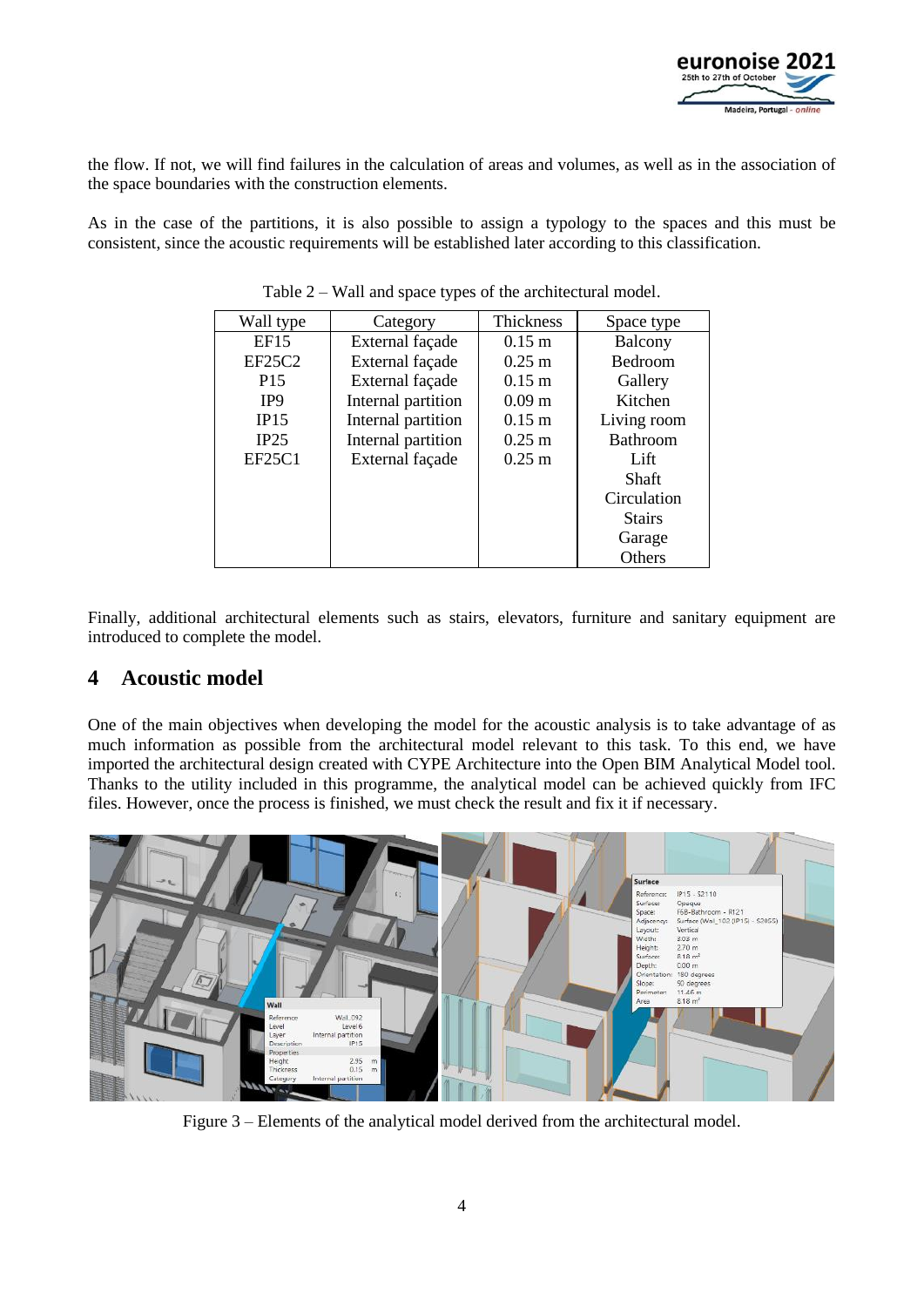



Figure 4 – Analytical model generation in Open BIM Analytical Model.

Before exporting the analytical model and starting with the acoustic simulation tool, in this application we must also specify the groups of spaces according to their use unit. This allows us to differentiate between dwellings and avoid the calculation of acoustic insulation between rooms in the same dwelling later on.

In the AcouBAT by CYPE acoustic analysis tool, we have to set the general calculation parameters and characterise the acoustic properties of the components from the analytical model. The insulation and acoustic conditioning requirements are applied to the spaces of the analytical model which, in fact, come from the architectural model. For this purpose, we must previously define typologies of acoustic spaces that will contain the limit values in order to assign them to the spaces of the analytical model that have been incorporated by the application. AcouBAT by CYPE includes some default acoustic typologies corresponding to the main international standards. Table 4 shows the relationship between the architectural spaces and the acoustic space types of some European standards.

|                   | Table 3 – Relationship between types of architectural spaces and types of acoustic spaces. |
|-------------------|--------------------------------------------------------------------------------------------|
| $\cdots$ $\cdots$ | $\lambda$ and $\lambda$ and $\lambda$ and $\lambda$ and $\lambda$                          |

| Architectural   | Acoustic space types |                  |                           |                      |  |  |  |
|-----------------|----------------------|------------------|---------------------------|----------------------|--|--|--|
| space types     | Spain [9]            | France [10]      | Portugal [11][12]         | Italy $[13]$         |  |  |  |
| Balcony         |                      |                  |                           |                      |  |  |  |
| <b>Bedroom</b>  | Protegido            | Pièce principale | Quartos ou zonas de estar | Abitato (residenza o |  |  |  |
|                 | (Dormitorio)         |                  | dos fogos                 | assimilabili)        |  |  |  |
| Gallery         |                      |                  |                           |                      |  |  |  |
| Kitchen         | Habitable            | Cuisine          | Quartos ou zonas de estar | Abitato (residenza o |  |  |  |
|                 |                      |                  | dos fogos                 | assimilabili)        |  |  |  |
| Living room     | Protegido            | Pièce principale | Quartos ou zonas de estar | Abitato (residenza o |  |  |  |
|                 | (Estancia)           |                  | dos fogos                 | assimilabili)        |  |  |  |
| <b>Bathroom</b> | Habitable            | Sale d'eau       | Quartos ou zonas de estar | Abitato (residenza o |  |  |  |
|                 |                      |                  | dos fogos                 | assimilabili)        |  |  |  |
| Lift            |                      |                  |                           |                      |  |  |  |
| Shaft           |                      |                  |                           |                      |  |  |  |
| Circulation     | Habitable (Zona      | Circulation      | Caminho de circulação     | Abitato (residenza o |  |  |  |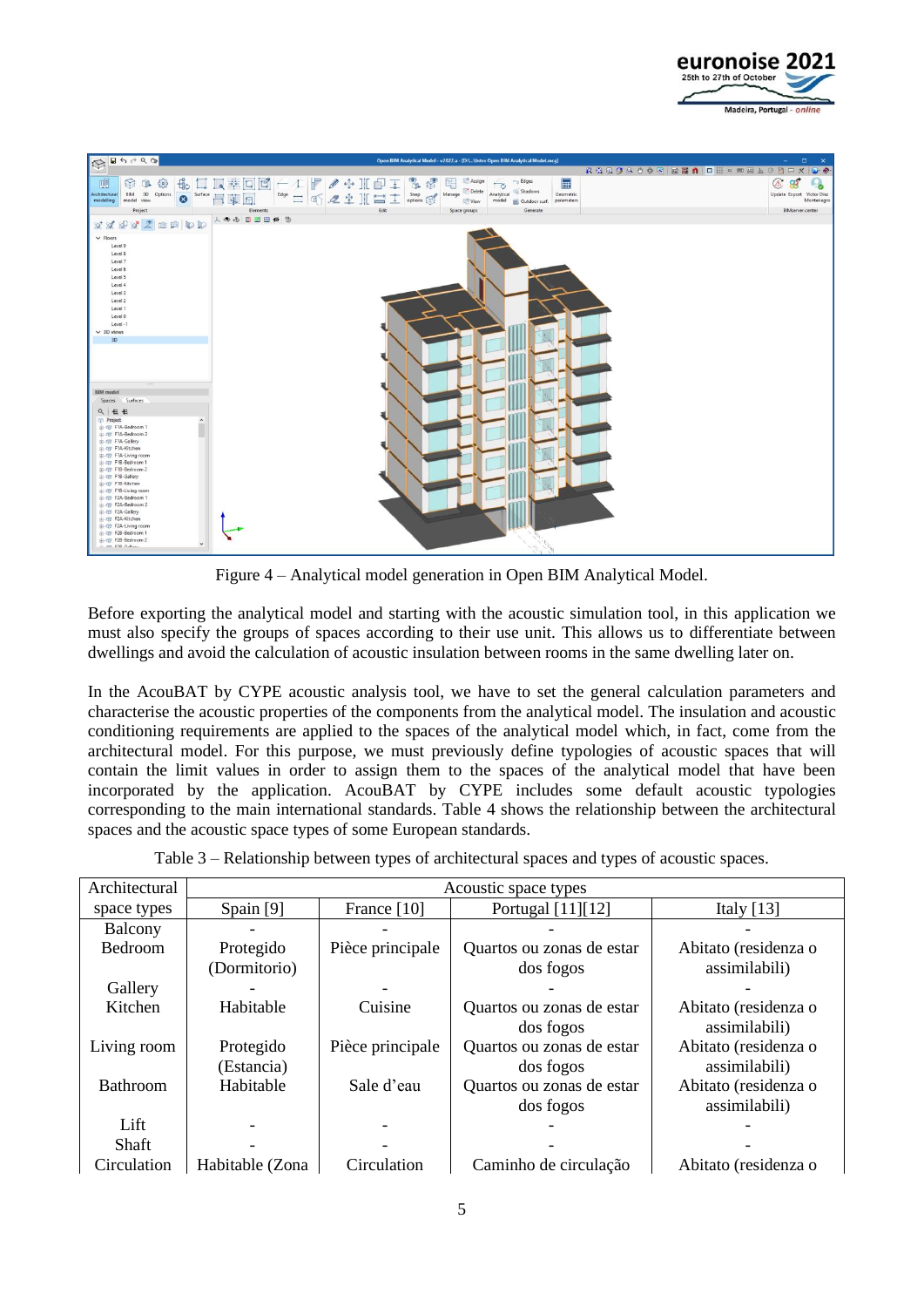

|               | común)           | commune         | horizontal            | assimilabili)        |
|---------------|------------------|-----------------|-----------------------|----------------------|
| <b>Stairs</b> | Habitable        | Escalier        | Caminho de circulação | Abitato (residenza o |
|               | (Escalera)       |                 | vertical              | assimilabili)        |
| Garage        | De actividad     | Garage          | Garagem               | Solo emittente       |
| Others        | De instalaciones | Local technique | Outros                | Solo emittente       |

Table 4 – Assignment of acoustic requirements to the geometrical data of a space.

| Geometric data                                                 |                                             |
|----------------------------------------------------------------|---------------------------------------------|
| Reference                                                      | F2B-Bedroom 2                               |
| Type                                                           | Bedroom                                     |
| Area                                                           | $12.24 \text{ m}^2$                         |
| Volume between the floor and suspended ceiling                 | 33.06 $m3$                                  |
| Location                                                       |                                             |
| <b>Acoustic requirements (Portugal)</b>                        |                                             |
| Reference                                                      | Quartos ou zonas de estar dos fogos         |
| Airborne sound insulation against outdoor sound, $D_{2m,nT,w}$ | 30 dB                                       |
| Equipment noise (continuous), $L_{nTA}$                        | 27dB                                        |
| Equipment noise (intermittent), $L_{nTA}$                      | 32 dB                                       |
| Equipment noise (emergency), L <sub>nTA</sub>                  | 40dB                                        |
| Internal airborne sound insulation, $D_{nT,w}$                 | 50 dB (Quartos ou zonas de estar dos fogos) |
|                                                                | 40 dB (Caminho de circulação vertical)      |
|                                                                | 48 dB (Caminho de circulação horizontal)    |
|                                                                | 50 dB (Garagem)                             |
|                                                                | 58 dB (De actividade)                       |
|                                                                | 48 dB (Outros)                              |
| Impact noise insulation, $L_{nT,w}$                            | 60 dB (Quartos ou zonas de estar dos fogos) |
|                                                                | 60 dB (Caminho de circulação horizontal)    |
|                                                                | 50 dB (De actividade)                       |

In a similar way to the spaces, the acoustic characterisation of the model partitions must be defined. For this purpose, AcouBAT by CYPE incorporates the acoustic performance database of the French national organisation CSTB (Scientific and Technical Centre for Building) [14], which contains more than 2,400 products and 3,000 acoustic measurements. The values of these measurements are in one-third octave bands in the range 100 - 5000 Hz and, in some cases, in the range 50 - 5000 Hz.

For each partition type, which was defined in the architectural model, it is possible to assign several products from the database to constitute its acoustic properties for the calculation.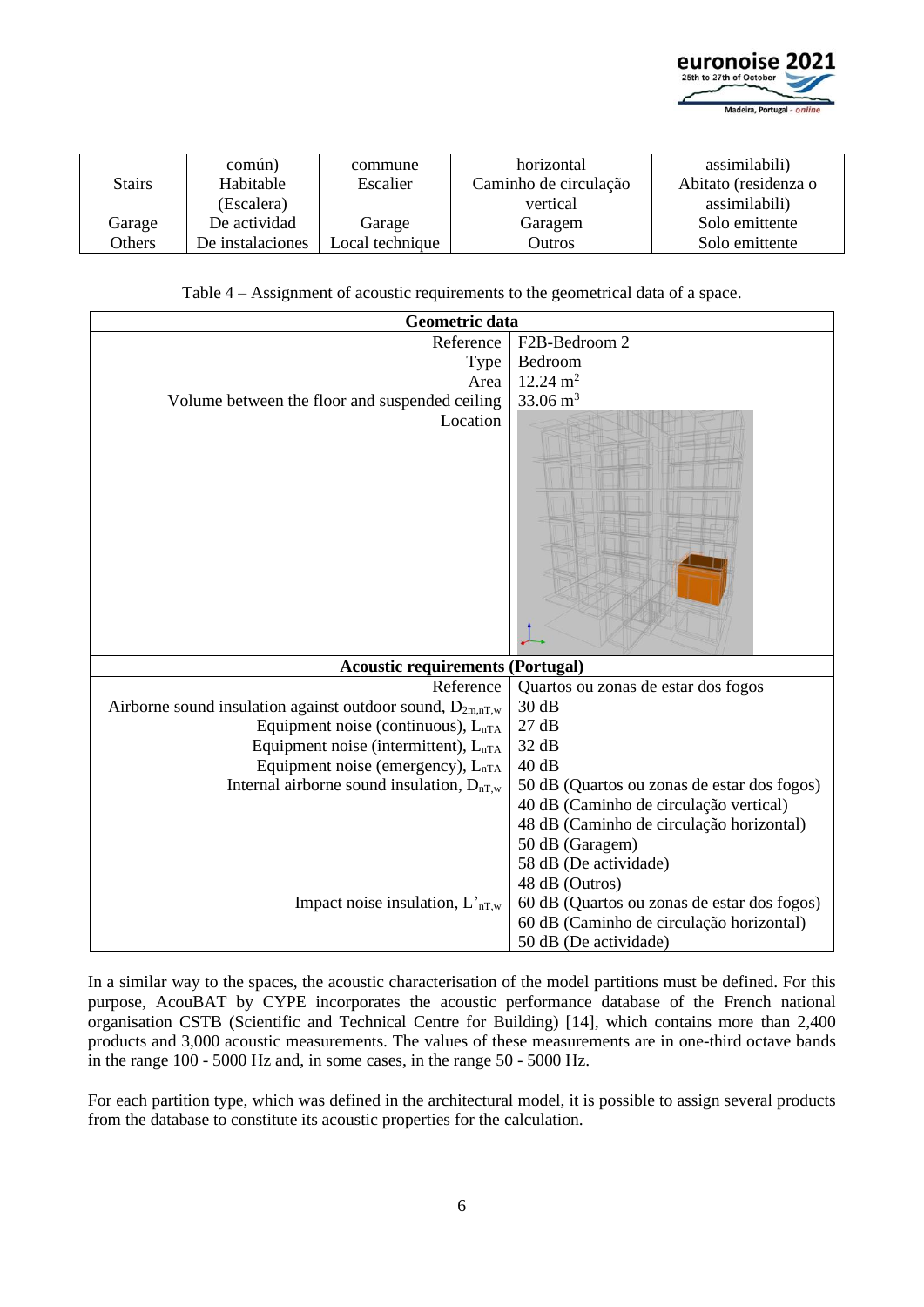

| Geometric data |                                                                                                       |                                                           | <b>Acoustic characteristics</b>              |
|----------------|-------------------------------------------------------------------------------------------------------|-----------------------------------------------------------|----------------------------------------------|
| Type           | <b>EF25C1</b>                                                                                         | <b>Base element</b>                                       |                                              |
| Thickness      | $0.25$ m                                                                                              |                                                           |                                              |
|                |                                                                                                       |                                                           |                                              |
|                |                                                                                                       | <b>CSTB</b> Product                                       | Hollow concrete blocks - 150 mm in thickness |
|                |                                                                                                       |                                                           | - with 15 mm cement mortar on one side       |
|                |                                                                                                       | Class                                                     | Masonry in hollow concrete block             |
|                |                                                                                                       | Mass<br>Thickness                                         | $180.00 \text{ kg/m}^2$<br>$0.160 \text{ m}$ |
|                |                                                                                                       | Rw (C;Ctr;C50-                                            | 48 $(-1;-3;-1;-4)$ dB                        |
|                | Reference<br>Wall 072<br>Level<br>Level 6<br><b>External facade</b><br>Layer<br>EF25C1<br>Description | 3150;Ctr,50-3150)                                         |                                              |
|                | Properties<br>2.95<br>Height<br>0.25<br>hickness                                                      | <b>STC</b>                                                | 48 dB                                        |
|                | External facade                                                                                       | <b>Internal lining</b>                                    |                                              |
|                |                                                                                                       |                                                           |                                              |
|                |                                                                                                       | <b>CSTB</b> Product                                       | 13+80 expanded elastified polystyrene based  |
|                |                                                                                                       |                                                           | interior lining fixed with glue              |
|                |                                                                                                       | Class                                                     | Glued lining complexes                       |
|                |                                                                                                       | Mass                                                      | $15.00 \text{ kg/m}^2$                       |
|                |                                                                                                       | Thickness                                                 | $0.100 \text{ m}$                            |
|                |                                                                                                       | $\Delta$ (Rw + C) heavy wall<br>$\Delta$ (Rw + Ctr) heavy | 12 dB<br>9 dB                                |
|                |                                                                                                       | wall                                                      |                                              |
|                |                                                                                                       | $\Delta$ (Rw + C) heavy                                   | 12 dB                                        |
|                |                                                                                                       | floor                                                     |                                              |
|                |                                                                                                       | $\Delta$ (Rw + C) direct                                  | 13 dB                                        |
|                |                                                                                                       | $\Delta$ (Rw + Ctr) direct                                | 9 dB                                         |

Table 5 – Assignment of acoustic characteristics to the geometrical data of a wall

## **5 Simulation and results**

After the acoustic characterisation of the BIM model, the acoustic simulation is carried out in the same application, AcouBAT by CYPE. This tool is used to perform the following calculations based on the method specified in the EN 12354 standards:

- Airborne and impact sound insulation [15] [16] [17]
- Absorption area and reverberation time in rooms [18]
- Sound pressure levels [19]

After finishing the analysis, we get a histogram as a calculation summary where we can appreciate the percentage of spaces that are within the limits defined by us.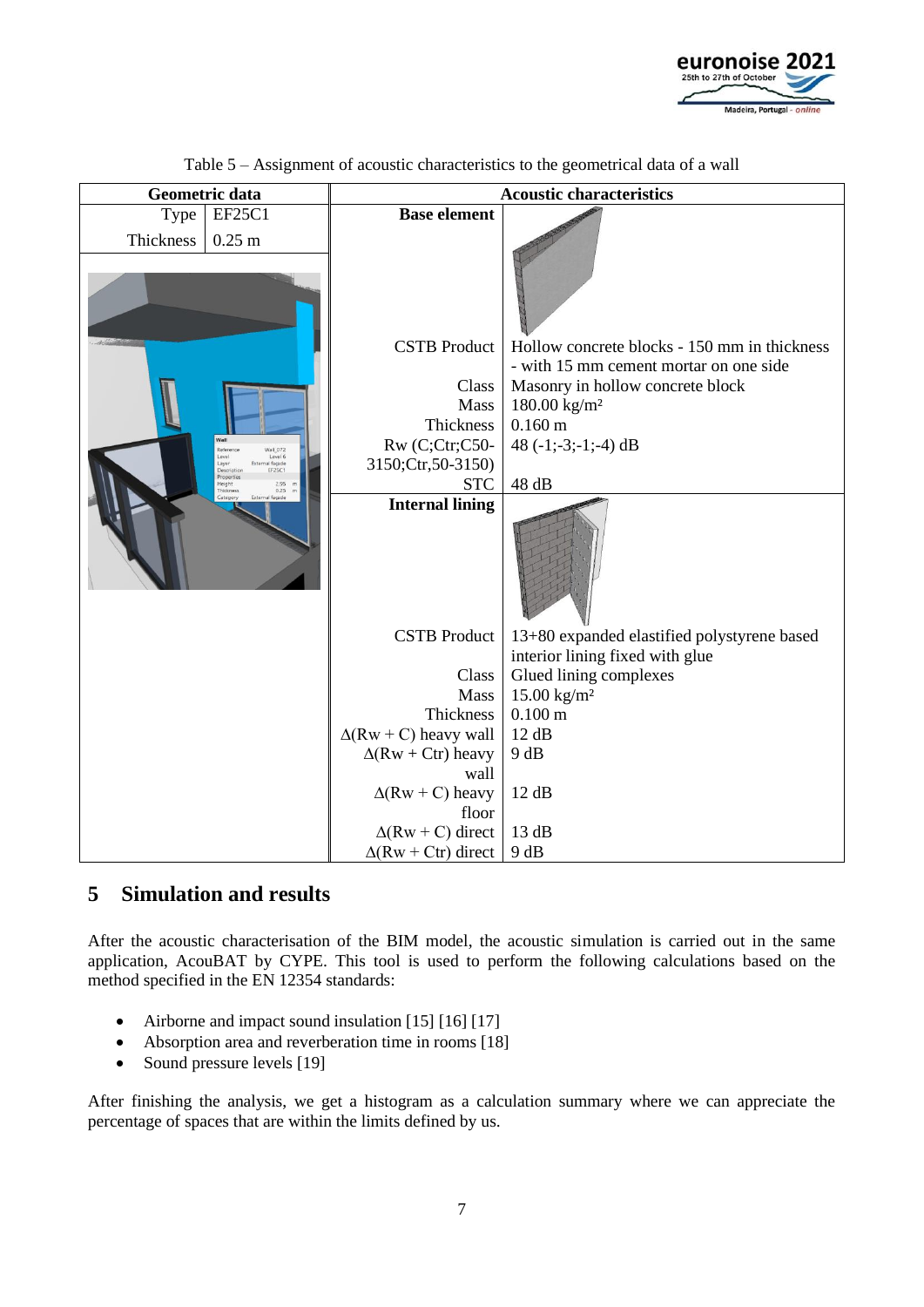

|                                     |                            | <b>Analysis summary</b>           |                            |                                     |           | $\Box$                                  | $\times$ |
|-------------------------------------|----------------------------|-----------------------------------|----------------------------|-------------------------------------|-----------|-----------------------------------------|----------|
| Type of receiver space              | Meet the requirements Fail | Acoustic parameter                | Meet the requirements Fail | Type of emission space              |           | Required   Meet the requirements   Fail |          |
| Quartos ou zonas de estar dos fogos | 60                         | Insulation against outdoor noise  | 52                         | Quartos ou zonas de estar dos fogos | $\geq 50$ | 392                                     |          |
| Caminho de circulação vertical      | 8                          | Insulation against airborne noise | 452                        | Caminho de circulação vertical      | $\geq 40$ | 24                                      |          |
| Caminho de circulação horizontal    | $\mathbf{R}$               | Impact sound pressure level       | 214                        | Caminho de circulação horizontal    | $\geq 48$ | 36                                      |          |
| Garagem                             | $\overline{2}$             |                                   |                            |                                     |           |                                         |          |
| Outros                              | $\overline{\mathbf{3}}$    |                                   |                            |                                     |           |                                         |          |
| Excluido                            | 67                         |                                   |                            |                                     |           |                                         |          |
| Cases                               |                            |                                   |                            |                                     |           | 68<br>55<br>42<br>29<br>16              |          |

Figure 5 – Overall summary of the acoustic analysis (histogram).

Then, we inspect each receiving space of the model in order to fix those that do not meet the requirements. Regarding the acoustic insulation, we can get results for each of the direct, lateral and indirect transmissions. All these results are displayed according to the acoustic index chosen in the general project specifications and, for each calculation, we can also view the values obtained in one-third octave bands in the range 100 - 5000 Hz or in 50 - 5000 Hz if the products used contain this additional information.



Figure 6 – Analysis of spaces and junctions.

| 调<br>Model<br>Analyse<br>⋪<br>తి<br>⁄х<br>Analyse Analysis Analysis Results<br>Material Materials<br>General<br>summary errors<br>report properties schedule<br>parameters<br>Analysis<br>Reports<br>S09 - F2A-Balcony 3<br>Space F2B-Bedroom 2<br>$\hat{\phantom{a}}$<br>204 - F2B<br>Type<br>Quartos ou zonas de estar dos fogos<br>SO1 - F2B-Bedroom 1<br>Volume 33.06 m <sup>1</sup><br>S02 - F2B-Bedroom 2<br>SO3 - F2B-Gallery<br>$\vee$ ( $\parallel$ Insulation against outdoor noise<br>Area/Length DnT,w (dB) C (dB) Ctr (dB) D2m,nT,w (dB) Required (dB)<br>SO4 - F2B-Kitchen<br>9.87 m <sup>2</sup><br>59<br>59<br>$-2$<br>$-8$<br>$\geq 33$<br>$+26$<br>$\triangleright$ $\blacksquare$ Façades 1<br>SOS - F2B-Living room<br>5.27 m <sup>2</sup><br>48<br>$47 (+C)$<br>$-1$<br>$-5$<br>$\geq$ 33<br>$+14$<br>$\triangleright$ $\blacksquare$ Façades 2<br>SO6 - F2B-Bathroom<br>$\vee$ ( $\bullet$ ) Insulation against airborne noise<br>DnT.w (dB)<br>$C$ (dB)<br>Ctr (dB)<br>$DnT,w$ (dB)<br>Area/Length<br>Required (dB)<br><b>BLOGOODEGOODRB</b><br>12.24 m <sup>2</sup><br>$-13$<br>73<br>$\geq$ 50<br>$\vee$ <b>F1B-Bedroom 2</b><br>73<br>$-5$<br>$+23$<br>P<br>$-13$<br>73<br>₩ 204_S02_F01<br>$12.24 \text{ m}^3$<br>73<br>$.5\,$<br>0<br>12.24 m <sup>2</sup><br>$-12$<br>104<br>Direct 1 (Z04_S02_F01)<br>104<br>$-6$<br>91<br>+ Lateral 1<br>P<br>2.050 m<br>91<br>$-12$<br>$.5\,$<br>83<br>$-13$<br>+ Lateral 2<br>0<br>0.475 m<br>83<br>-5<br>76<br>$+$ Lateral 3<br>2.230 m<br>76<br>$-13$<br>P<br>-5<br>$\cdot$ 7<br>83<br>$-15$<br>H Lateral 4<br>0<br>3.655 m<br>83<br>81<br>$-13$<br>+ Lateral 5<br>0.800 m<br>81<br>P<br>-5<br>$-7$<br>83<br>H Lateral 6<br>83<br>$-15$<br>3.350 m<br>I<br>76<br>$\vee$   F3B-Bedroom 2<br>12.24 m <sup>2</sup><br>76<br>$\geq 50$<br>$-13$<br>$\cdot 5$<br>$+26$<br>76<br>→ <b>III Z04 S02 F01</b><br>12.24 m <sup>2</sup><br>76<br>$-5$<br>$-13$<br>P<br>$12.24 \text{ m}^2$<br>$-12$<br>104<br>Direct 1 (Z04_S02_F01)<br>104<br>$-6$<br>+ Lateral 1<br>2.050 m<br>$.5\,$<br>$-12$<br>91<br>91<br>₽<br>88<br>$-12$<br>$+$ Lateral 2<br>I<br>0.475 m<br>88<br>$\cdot 5$<br>81<br>+ Lateral 3<br>2.230 m<br>81<br>$-11$<br>P<br>$-4$<br>83<br>H Lateral 4<br>3.655 m<br>$-15$<br>0<br>83<br>$-7$<br>86<br>$-12$<br>+ Lateral 5<br>P<br>0.800 m<br>86<br>$\cdot$ 5<br>83<br>H Lateral 6<br>3.350 m<br>83<br>$-7$<br>$-15$<br>0 | $\bullet$                     |
|--------------------------------------------------------------------------------------------------------------------------------------------------------------------------------------------------------------------------------------------------------------------------------------------------------------------------------------------------------------------------------------------------------------------------------------------------------------------------------------------------------------------------------------------------------------------------------------------------------------------------------------------------------------------------------------------------------------------------------------------------------------------------------------------------------------------------------------------------------------------------------------------------------------------------------------------------------------------------------------------------------------------------------------------------------------------------------------------------------------------------------------------------------------------------------------------------------------------------------------------------------------------------------------------------------------------------------------------------------------------------------------------------------------------------------------------------------------------------------------------------------------------------------------------------------------------------------------------------------------------------------------------------------------------------------------------------------------------------------------------------------------------------------------------------------------------------------------------------------------------------------------------------------------------------------------------------------------------------------------------------------------------------------------------------------------------------------------------------------------------------------------------------------------------------------------------------------------------------------------------------------------------------------------------------------------------------------------------------------------------------------------------------|-------------------------------|
|                                                                                                                                                                                                                                                                                                                                                                                                                                                                                                                                                                                                                                                                                                                                                                                                                                                                                                                                                                                                                                                                                                                                                                                                                                                                                                                                                                                                                                                                                                                                                                                                                                                                                                                                                                                                                                                                                                                                                                                                                                                                                                                                                                                                                                                                                                                                                                                                  |                               |
|                                                                                                                                                                                                                                                                                                                                                                                                                                                                                                                                                                                                                                                                                                                                                                                                                                                                                                                                                                                                                                                                                                                                                                                                                                                                                                                                                                                                                                                                                                                                                                                                                                                                                                                                                                                                                                                                                                                                                                                                                                                                                                                                                                                                                                                                                                                                                                                                  |                               |
|                                                                                                                                                                                                                                                                                                                                                                                                                                                                                                                                                                                                                                                                                                                                                                                                                                                                                                                                                                                                                                                                                                                                                                                                                                                                                                                                                                                                                                                                                                                                                                                                                                                                                                                                                                                                                                                                                                                                                                                                                                                                                                                                                                                                                                                                                                                                                                                                  |                               |
|                                                                                                                                                                                                                                                                                                                                                                                                                                                                                                                                                                                                                                                                                                                                                                                                                                                                                                                                                                                                                                                                                                                                                                                                                                                                                                                                                                                                                                                                                                                                                                                                                                                                                                                                                                                                                                                                                                                                                                                                                                                                                                                                                                                                                                                                                                                                                                                                  |                               |
|                                                                                                                                                                                                                                                                                                                                                                                                                                                                                                                                                                                                                                                                                                                                                                                                                                                                                                                                                                                                                                                                                                                                                                                                                                                                                                                                                                                                                                                                                                                                                                                                                                                                                                                                                                                                                                                                                                                                                                                                                                                                                                                                                                                                                                                                                                                                                                                                  |                               |
|                                                                                                                                                                                                                                                                                                                                                                                                                                                                                                                                                                                                                                                                                                                                                                                                                                                                                                                                                                                                                                                                                                                                                                                                                                                                                                                                                                                                                                                                                                                                                                                                                                                                                                                                                                                                                                                                                                                                                                                                                                                                                                                                                                                                                                                                                                                                                                                                  |                               |
|                                                                                                                                                                                                                                                                                                                                                                                                                                                                                                                                                                                                                                                                                                                                                                                                                                                                                                                                                                                                                                                                                                                                                                                                                                                                                                                                                                                                                                                                                                                                                                                                                                                                                                                                                                                                                                                                                                                                                                                                                                                                                                                                                                                                                                                                                                                                                                                                  |                               |
|                                                                                                                                                                                                                                                                                                                                                                                                                                                                                                                                                                                                                                                                                                                                                                                                                                                                                                                                                                                                                                                                                                                                                                                                                                                                                                                                                                                                                                                                                                                                                                                                                                                                                                                                                                                                                                                                                                                                                                                                                                                                                                                                                                                                                                                                                                                                                                                                  | Verified Results              |
|                                                                                                                                                                                                                                                                                                                                                                                                                                                                                                                                                                                                                                                                                                                                                                                                                                                                                                                                                                                                                                                                                                                                                                                                                                                                                                                                                                                                                                                                                                                                                                                                                                                                                                                                                                                                                                                                                                                                                                                                                                                                                                                                                                                                                                                                                                                                                                                                  | 司<br>۷                        |
|                                                                                                                                                                                                                                                                                                                                                                                                                                                                                                                                                                                                                                                                                                                                                                                                                                                                                                                                                                                                                                                                                                                                                                                                                                                                                                                                                                                                                                                                                                                                                                                                                                                                                                                                                                                                                                                                                                                                                                                                                                                                                                                                                                                                                                                                                                                                                                                                  | 阀<br>×                        |
|                                                                                                                                                                                                                                                                                                                                                                                                                                                                                                                                                                                                                                                                                                                                                                                                                                                                                                                                                                                                                                                                                                                                                                                                                                                                                                                                                                                                                                                                                                                                                                                                                                                                                                                                                                                                                                                                                                                                                                                                                                                                                                                                                                                                                                                                                                                                                                                                  | Verified<br>Results           |
|                                                                                                                                                                                                                                                                                                                                                                                                                                                                                                                                                                                                                                                                                                                                                                                                                                                                                                                                                                                                                                                                                                                                                                                                                                                                                                                                                                                                                                                                                                                                                                                                                                                                                                                                                                                                                                                                                                                                                                                                                                                                                                                                                                                                                                                                                                                                                                                                  | 园<br>۷                        |
|                                                                                                                                                                                                                                                                                                                                                                                                                                                                                                                                                                                                                                                                                                                                                                                                                                                                                                                                                                                                                                                                                                                                                                                                                                                                                                                                                                                                                                                                                                                                                                                                                                                                                                                                                                                                                                                                                                                                                                                                                                                                                                                                                                                                                                                                                                                                                                                                  | 甸                             |
|                                                                                                                                                                                                                                                                                                                                                                                                                                                                                                                                                                                                                                                                                                                                                                                                                                                                                                                                                                                                                                                                                                                                                                                                                                                                                                                                                                                                                                                                                                                                                                                                                                                                                                                                                                                                                                                                                                                                                                                                                                                                                                                                                                                                                                                                                                                                                                                                  |                               |
|                                                                                                                                                                                                                                                                                                                                                                                                                                                                                                                                                                                                                                                                                                                                                                                                                                                                                                                                                                                                                                                                                                                                                                                                                                                                                                                                                                                                                                                                                                                                                                                                                                                                                                                                                                                                                                                                                                                                                                                                                                                                                                                                                                                                                                                                                                                                                                                                  | 20000000000                   |
|                                                                                                                                                                                                                                                                                                                                                                                                                                                                                                                                                                                                                                                                                                                                                                                                                                                                                                                                                                                                                                                                                                                                                                                                                                                                                                                                                                                                                                                                                                                                                                                                                                                                                                                                                                                                                                                                                                                                                                                                                                                                                                                                                                                                                                                                                                                                                                                                  |                               |
|                                                                                                                                                                                                                                                                                                                                                                                                                                                                                                                                                                                                                                                                                                                                                                                                                                                                                                                                                                                                                                                                                                                                                                                                                                                                                                                                                                                                                                                                                                                                                                                                                                                                                                                                                                                                                                                                                                                                                                                                                                                                                                                                                                                                                                                                                                                                                                                                  |                               |
|                                                                                                                                                                                                                                                                                                                                                                                                                                                                                                                                                                                                                                                                                                                                                                                                                                                                                                                                                                                                                                                                                                                                                                                                                                                                                                                                                                                                                                                                                                                                                                                                                                                                                                                                                                                                                                                                                                                                                                                                                                                                                                                                                                                                                                                                                                                                                                                                  |                               |
|                                                                                                                                                                                                                                                                                                                                                                                                                                                                                                                                                                                                                                                                                                                                                                                                                                                                                                                                                                                                                                                                                                                                                                                                                                                                                                                                                                                                                                                                                                                                                                                                                                                                                                                                                                                                                                                                                                                                                                                                                                                                                                                                                                                                                                                                                                                                                                                                  |                               |
|                                                                                                                                                                                                                                                                                                                                                                                                                                                                                                                                                                                                                                                                                                                                                                                                                                                                                                                                                                                                                                                                                                                                                                                                                                                                                                                                                                                                                                                                                                                                                                                                                                                                                                                                                                                                                                                                                                                                                                                                                                                                                                                                                                                                                                                                                                                                                                                                  |                               |
|                                                                                                                                                                                                                                                                                                                                                                                                                                                                                                                                                                                                                                                                                                                                                                                                                                                                                                                                                                                                                                                                                                                                                                                                                                                                                                                                                                                                                                                                                                                                                                                                                                                                                                                                                                                                                                                                                                                                                                                                                                                                                                                                                                                                                                                                                                                                                                                                  |                               |
|                                                                                                                                                                                                                                                                                                                                                                                                                                                                                                                                                                                                                                                                                                                                                                                                                                                                                                                                                                                                                                                                                                                                                                                                                                                                                                                                                                                                                                                                                                                                                                                                                                                                                                                                                                                                                                                                                                                                                                                                                                                                                                                                                                                                                                                                                                                                                                                                  |                               |
|                                                                                                                                                                                                                                                                                                                                                                                                                                                                                                                                                                                                                                                                                                                                                                                                                                                                                                                                                                                                                                                                                                                                                                                                                                                                                                                                                                                                                                                                                                                                                                                                                                                                                                                                                                                                                                                                                                                                                                                                                                                                                                                                                                                                                                                                                                                                                                                                  | 司司                            |
|                                                                                                                                                                                                                                                                                                                                                                                                                                                                                                                                                                                                                                                                                                                                                                                                                                                                                                                                                                                                                                                                                                                                                                                                                                                                                                                                                                                                                                                                                                                                                                                                                                                                                                                                                                                                                                                                                                                                                                                                                                                                                                                                                                                                                                                                                                                                                                                                  |                               |
|                                                                                                                                                                                                                                                                                                                                                                                                                                                                                                                                                                                                                                                                                                                                                                                                                                                                                                                                                                                                                                                                                                                                                                                                                                                                                                                                                                                                                                                                                                                                                                                                                                                                                                                                                                                                                                                                                                                                                                                                                                                                                                                                                                                                                                                                                                                                                                                                  |                               |
|                                                                                                                                                                                                                                                                                                                                                                                                                                                                                                                                                                                                                                                                                                                                                                                                                                                                                                                                                                                                                                                                                                                                                                                                                                                                                                                                                                                                                                                                                                                                                                                                                                                                                                                                                                                                                                                                                                                                                                                                                                                                                                                                                                                                                                                                                                                                                                                                  | 司司司                           |
|                                                                                                                                                                                                                                                                                                                                                                                                                                                                                                                                                                                                                                                                                                                                                                                                                                                                                                                                                                                                                                                                                                                                                                                                                                                                                                                                                                                                                                                                                                                                                                                                                                                                                                                                                                                                                                                                                                                                                                                                                                                                                                                                                                                                                                                                                                                                                                                                  |                               |
|                                                                                                                                                                                                                                                                                                                                                                                                                                                                                                                                                                                                                                                                                                                                                                                                                                                                                                                                                                                                                                                                                                                                                                                                                                                                                                                                                                                                                                                                                                                                                                                                                                                                                                                                                                                                                                                                                                                                                                                                                                                                                                                                                                                                                                                                                                                                                                                                  | 面                             |
| 91<br>91<br>$\sum$ F1B-Bedroom 1<br>₽<br>$-13$<br>$\geq 50$<br>$+41$<br>$-5$                                                                                                                                                                                                                                                                                                                                                                                                                                                                                                                                                                                                                                                                                                                                                                                                                                                                                                                                                                                                                                                                                                                                                                                                                                                                                                                                                                                                                                                                                                                                                                                                                                                                                                                                                                                                                                                                                                                                                                                                                                                                                                                                                                                                                                                                                                                     | 阅<br>v<br>×                   |
| 83<br>$-13$<br>83<br>$\geq 50$<br>$+33$<br>> F1B-Living room<br>$-5$<br>75<br>75                                                                                                                                                                                                                                                                                                                                                                                                                                                                                                                                                                                                                                                                                                                                                                                                                                                                                                                                                                                                                                                                                                                                                                                                                                                                                                                                                                                                                                                                                                                                                                                                                                                                                                                                                                                                                                                                                                                                                                                                                                                                                                                                                                                                                                                                                                                 | 司<br>v                        |
| > F1B-Bathroom<br>$-13$<br>$-5$<br>$\geq 50$<br>$+25$<br>91<br>$-13$<br>$\triangleright$ F3B-Bedroom 1<br>P<br>$-5$<br>91<br>$\geq$ 50<br>$+41$                                                                                                                                                                                                                                                                                                                                                                                                                                                                                                                                                                                                                                                                                                                                                                                                                                                                                                                                                                                                                                                                                                                                                                                                                                                                                                                                                                                                                                                                                                                                                                                                                                                                                                                                                                                                                                                                                                                                                                                                                                                                                                                                                                                                                                                  | 阅<br>司<br>×                   |
| 88<br>$-12$<br>88<br>$+38$<br>$\triangleright$ $\blacksquare$ F3B-Living room<br>0<br>$-5$<br>$\geq$ 50                                                                                                                                                                                                                                                                                                                                                                                                                                                                                                                                                                                                                                                                                                                                                                                                                                                                                                                                                                                                                                                                                                                                                                                                                                                                                                                                                                                                                                                                                                                                                                                                                                                                                                                                                                                                                                                                                                                                                                                                                                                                                                                                                                                                                                                                                          | 园<br>v                        |
| 80<br>$-12$<br>80<br>$-5$<br>$\geq 50$<br>$+30$<br>> F3B-Bathroom<br>₽                                                                                                                                                                                                                                                                                                                                                                                                                                                                                                                                                                                                                                                                                                                                                                                                                                                                                                                                                                                                                                                                                                                                                                                                                                                                                                                                                                                                                                                                                                                                                                                                                                                                                                                                                                                                                                                                                                                                                                                                                                                                                                                                                                                                                                                                                                                           | 闻<br>$\checkmark$             |
| v # Impact sound pressure level<br>Area/Length<br>L'nT,w (dB)<br>Required (dB)                                                                                                                                                                                                                                                                                                                                                                                                                                                                                                                                                                                                                                                                                                                                                                                                                                                                                                                                                                                                                                                                                                                                                                                                                                                                                                                                                                                                                                                                                                                                                                                                                                                                                                                                                                                                                                                                                                                                                                                                                                                                                                                                                                                                                                                                                                                   | Verified<br>Results           |
| 12.24 m <sup>2</sup><br>47<br>$-13$<br>V BB-Bedroom 2<br>$\leq 60$<br>P                                                                                                                                                                                                                                                                                                                                                                                                                                                                                                                                                                                                                                                                                                                                                                                                                                                                                                                                                                                                                                                                                                                                                                                                                                                                                                                                                                                                                                                                                                                                                                                                                                                                                                                                                                                                                                                                                                                                                                                                                                                                                                                                                                                                                                                                                                                          | 闹<br>$\checkmark$             |
| > 204_502_F01<br>12.24 m <sup>2</sup><br>47                                                                                                                                                                                                                                                                                                                                                                                                                                                                                                                                                                                                                                                                                                                                                                                                                                                                                                                                                                                                                                                                                                                                                                                                                                                                                                                                                                                                                                                                                                                                                                                                                                                                                                                                                                                                                                                                                                                                                                                                                                                                                                                                                                                                                                                                                                                                                      | 阀                             |
| 42<br>0<br>V F3B-Bedroom 1<br>$\leq 60$<br>$-18$                                                                                                                                                                                                                                                                                                                                                                                                                                                                                                                                                                                                                                                                                                                                                                                                                                                                                                                                                                                                                                                                                                                                                                                                                                                                                                                                                                                                                                                                                                                                                                                                                                                                                                                                                                                                                                                                                                                                                                                                                                                                                                                                                                                                                                                                                                                                                 | 司<br>$\overline{\phantom{a}}$ |
| 42<br>+ Diagonal 1<br>2.050 m<br>0                                                                                                                                                                                                                                                                                                                                                                                                                                                                                                                                                                                                                                                                                                                                                                                                                                                                                                                                                                                                                                                                                                                                                                                                                                                                                                                                                                                                                                                                                                                                                                                                                                                                                                                                                                                                                                                                                                                                                                                                                                                                                                                                                                                                                                                                                                                                                               | 园                             |
| 34<br>0<br>↓ F3B-Living room<br>$\leq 60$<br>$-26$                                                                                                                                                                                                                                                                                                                                                                                                                                                                                                                                                                                                                                                                                                                                                                                                                                                                                                                                                                                                                                                                                                                                                                                                                                                                                                                                                                                                                                                                                                                                                                                                                                                                                                                                                                                                                                                                                                                                                                                                                                                                                                                                                                                                                                                                                                                                               | 司<br>×                        |
| 34<br>P<br>0.475 m<br>+ Diagonal 1                                                                                                                                                                                                                                                                                                                                                                                                                                                                                                                                                                                                                                                                                                                                                                                                                                                                                                                                                                                                                                                                                                                                                                                                                                                                                                                                                                                                                                                                                                                                                                                                                                                                                                                                                                                                                                                                                                                                                                                                                                                                                                                                                                                                                                                                                                                                                               |                               |
| 48<br>P<br>$\leq 60$<br>$-12$<br>↓ F3B-Bathroom                                                                                                                                                                                                                                                                                                                                                                                                                                                                                                                                                                                                                                                                                                                                                                                                                                                                                                                                                                                                                                                                                                                                                                                                                                                                                                                                                                                                                                                                                                                                                                                                                                                                                                                                                                                                                                                                                                                                                                                                                                                                                                                                                                                                                                                                                                                                                  | 司<br>$\checkmark$             |
| 46<br>I<br>2.230 m<br>+ Diagonal 1                                                                                                                                                                                                                                                                                                                                                                                                                                                                                                                                                                                                                                                                                                                                                                                                                                                                                                                                                                                                                                                                                                                                                                                                                                                                                                                                                                                                                                                                                                                                                                                                                                                                                                                                                                                                                                                                                                                                                                                                                                                                                                                                                                                                                                                                                                                                                               | 园                             |
| 43<br>0.800 m<br>+ Diagonal 2<br>₽                                                                                                                                                                                                                                                                                                                                                                                                                                                                                                                                                                                                                                                                                                                                                                                                                                                                                                                                                                                                                                                                                                                                                                                                                                                                                                                                                                                                                                                                                                                                                                                                                                                                                                                                                                                                                                                                                                                                                                                                                                                                                                                                                                                                                                                                                                                                                               | 司                             |

Figure 7 – Results of the space " F2B-Bedroom 2".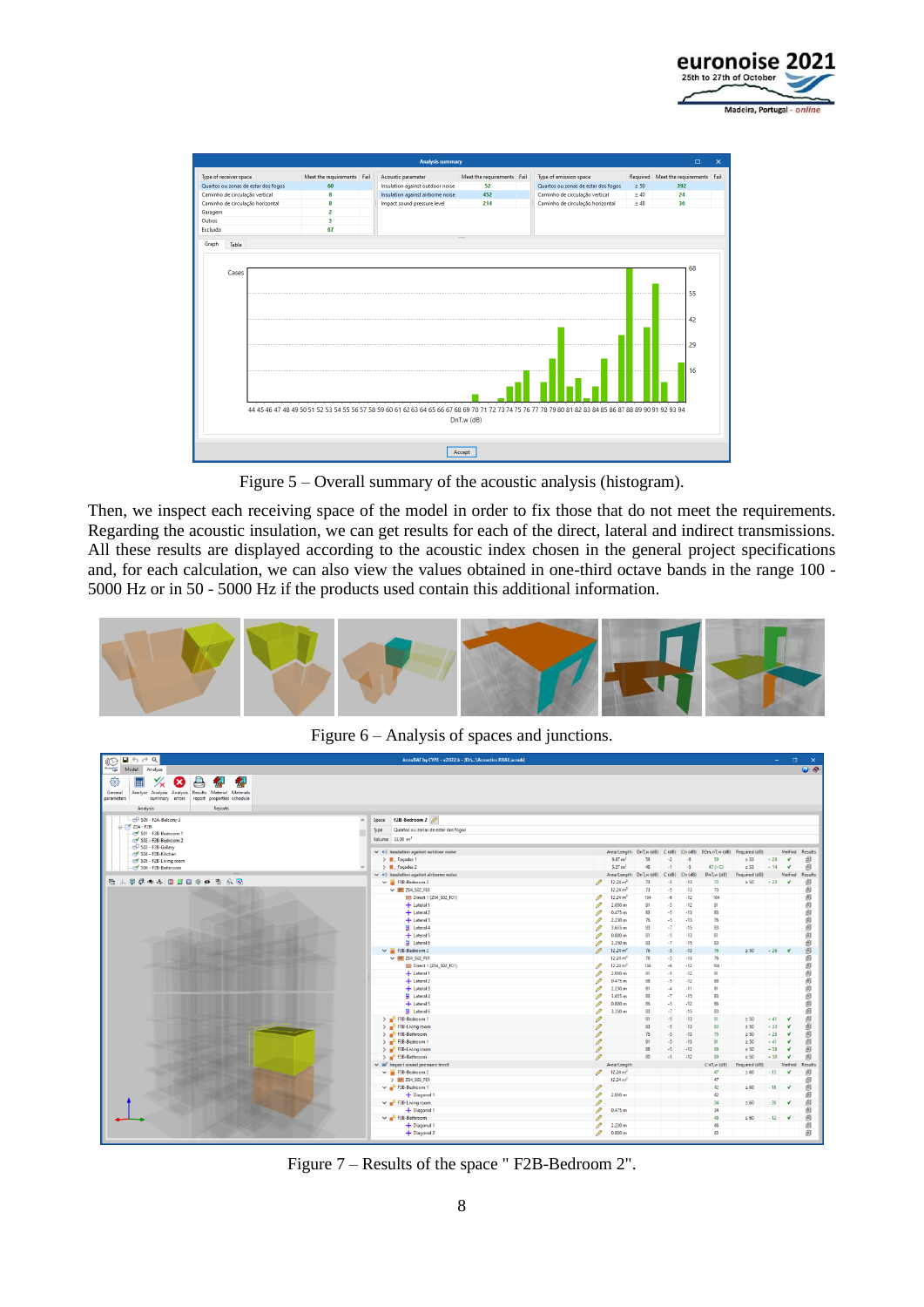

If a modification to the calculation model is required, we must determine in which application it should be carried out, depending on the corresponding step of the workflow. The tools that have been used are able to update their models so that a change in the architectural design programme, CYPE Architecture, can be easily reflected in AcouBAT by CYPE.

Finally, to complete the graphic documentation, we use the Open BIM Layout tool which helps us to design drawings from the 3D models we have created.

| в<br>6dQ                                                                                                                                                                                                                                                                                                                                                                                           | Open BIM Layout - v2022.b - [D:\\Acoustics.obl]                                                                                                                                                                                                                                                                                                                                                                                                                                                                                                                                                                                                                                                                                                                                                                                                                                                                                                                                                                                                                                                                                                                                                                                                                                                                                                                                                                                                                                    | $\Box$<br>$\mathbf{\times}$<br>$\sim$ .                                                   |
|----------------------------------------------------------------------------------------------------------------------------------------------------------------------------------------------------------------------------------------------------------------------------------------------------------------------------------------------------------------------------------------------------|------------------------------------------------------------------------------------------------------------------------------------------------------------------------------------------------------------------------------------------------------------------------------------------------------------------------------------------------------------------------------------------------------------------------------------------------------------------------------------------------------------------------------------------------------------------------------------------------------------------------------------------------------------------------------------------------------------------------------------------------------------------------------------------------------------------------------------------------------------------------------------------------------------------------------------------------------------------------------------------------------------------------------------------------------------------------------------------------------------------------------------------------------------------------------------------------------------------------------------------------------------------------------------------------------------------------------------------------------------------------------------------------------------------------------------------------------------------------------------|-------------------------------------------------------------------------------------------|
|                                                                                                                                                                                                                                                                                                                                                                                                    |                                                                                                                                                                                                                                                                                                                                                                                                                                                                                                                                                                                                                                                                                                                                                                                                                                                                                                                                                                                                                                                                                                                                                                                                                                                                                                                                                                                                                                                                                    |                                                                                           |
| G<br>Create / Line T Text<br>◈<br>н<br>3D Insert User<br>Library <b>C</b> Insert<br><b>VAFILI</b><br>Dimension<br>Scene files symbols<br>$_{\rm v}$<br>$_{\rm v}$<br>$\;$<br><b>Templates</b><br><b>Styles</b>                                                                                                                                                                                     | 桿<br>$\circ$ Ellipses $\star$<br><- > Perpendicular<br>Line<br>Move forward<br>Tag<br>u<br>аЪ<br>0<br>$O$ (i)<br>ේ<br>+ộ⊧<br>Rectangles $\mathbf{v}$ T Text<br>Move backwards Substitute<br>Show/Hide<br>Oblique<br>Bring Send<br>$Arc =$<br>8<br>to front to back<br>incidents<br>texts<br>Polygon Text box<br>L Area<br>LJ Compact<br>Table<br><b>Drawing elements</b><br>Organisation<br>Edit<br>Dimension                                                                                                                                                                                                                                                                                                                                                                                                                                                                                                                                                                                                                                                                                                                                                                                                                                                                                                                                                                                                                                                                      | ⊛<br>ස<br>$\bullet$<br>Update Export Victor Diez<br>Montenegro<br><b>BIMserver.center</b> |
| <b>Sheets</b>                                                                                                                                                                                                                                                                                                                                                                                      |                                                                                                                                                                                                                                                                                                                                                                                                                                                                                                                                                                                                                                                                                                                                                                                                                                                                                                                                                                                                                                                                                                                                                                                                                                                                                                                                                                                                                                                                                    |                                                                                           |
| 6404服务<br>← ↑                                                                                                                                                                                                                                                                                                                                                                                      | DIN A3 - Landscape (420x297) mm                                                                                                                                                                                                                                                                                                                                                                                                                                                                                                                                                                                                                                                                                                                                                                                                                                                                                                                                                                                                                                                                                                                                                                                                                                                                                                                                                                                                                                                    |                                                                                           |
| $\vee$ Acoustics<br>Level-1<br>Level 0<br>Level 1<br>Level 2<br>Level 3<br>Level 4<br>Level 5<br>Level 6<br>Level 7<br>Level 8<br>Roof<br>Layers<br>$+ \times + -$ 88<br>Active Reference<br>$\Box$<br>Layer 0<br>÷.<br>a<br>$\Box$<br>$\partial$<br>Spaces<br>œ.<br>$\Box$<br>$\partial$<br>Walls<br>®.<br>Z Table<br>$\partial$<br>$\oplus$<br><b>View</b><br>Onscreen colour<br>Printing colour | Walls<br>F1B - Bedroom 1<br>F1B - Bedroom<br>(Protected)<br>(Protected)<br>Base elemen. Ho low concrete blocks - 150 mm in<br>thiokness with 15 mm cement morter on one side<br>ET 25C1<br>$\equiv$<br>Internal In ng: 13+80 expanded elzsified<br>po ystyrene based interior 'ining fixed with g un-<br>Base elemen. Ho low concrete blocks - 150 mm in<br>thickness with 15 mm cement mortar on one side<br>LI-25C2<br><b>Contract</b><br>Interna In ng: 13+60 expanded elesified<br>In ystyrene based interior, ning fixed with give.<br>F1B Backsom<br>Base elemen: BY21 Wal.<br>Interna Tn ng: 13+100 m neral wao based interior<br>(Protected)<br>ت<br>FF15<br>In ng fxed with clue.<br>F1B Living room<br>Rase e ement. Ho low concrete blocks 100 mm in<br>thickness - with 15 mm cement morter on one side.<br>Interna Tn ng: '3+40 expanded elastif ed polystyrene<br>based interior lining fixed with give.<br>F1B Kitchen<br>P25<br>$\overline{\phantom{a}}$<br>(Protected)<br>Fxternal ining: 13-43 expanded o astified paystyrene<br>based interior ining fixed with give.<br>Rase e emerc Gypsum board based double wall 140<br>P15<br>with mineral wool.<br>Base e emerc Gypsum board based partition wa<br>PS<br>$\overline{\phantom{a}}$<br>F1 - Stairs<br>- C rcu at cn<br>(Stairs)<br>mison area<br>F1A Ktrhen<br>(Protected)<br>F1A - L ving room<br>(Protected)<br>F1A Rathroom<br>(Protected)<br>F1A Bedroom<br>FIA Becroom 2<br>(Protected)<br>(Protected) |                                                                                           |
|                                                                                                                                                                                                                                                                                                                                                                                                    |                                                                                                                                                                                                                                                                                                                                                                                                                                                                                                                                                                                                                                                                                                                                                                                                                                                                                                                                                                                                                                                                                                                                                                                                                                                                                                                                                                                                                                                                                    |                                                                                           |
| Select an option from the menu.                                                                                                                                                                                                                                                                                                                                                                    |                                                                                                                                                                                                                                                                                                                                                                                                                                                                                                                                                                                                                                                                                                                                                                                                                                                                                                                                                                                                                                                                                                                                                                                                                                                                                                                                                                                                                                                                                    |                                                                                           |

Figure 8 – Drawing of the relationship between the walls and the construction systems chosen.

## **6 Conclusions**

The aim of this paper has been to demonstrate that it is possible and effective to carry out an acoustic study from an architectural design model without the need to remodelling for this purpose and following the Open BIM approach. In this respect, it has been proven that the objective can be achieved, although it is important to note that following a suitable workflow considerably reduces the effort required. This also happens with the accuracy of the models created in each tool, in this study we have indicated some of the key points that must be considered in order to produce an adequate model that facilitates its subsequent reading in the upcoming applications.

## **References**

- [1] buildingSMART. (s.f.). openBIM Definition. Retrieved from buildingSMART International: <https://www.buildingsmart.org/about/openbim/openbim-definition/>
- [2] Chorro-Domínguez, F. J., García-Dópido, I., Marín-Miranda, M., & Martín-Castizo, M. (2020). Herramienta de intercambio de datos entre software de modelado BIM y software de simulación energética. EUBIM 2020 - BIM International Conference.